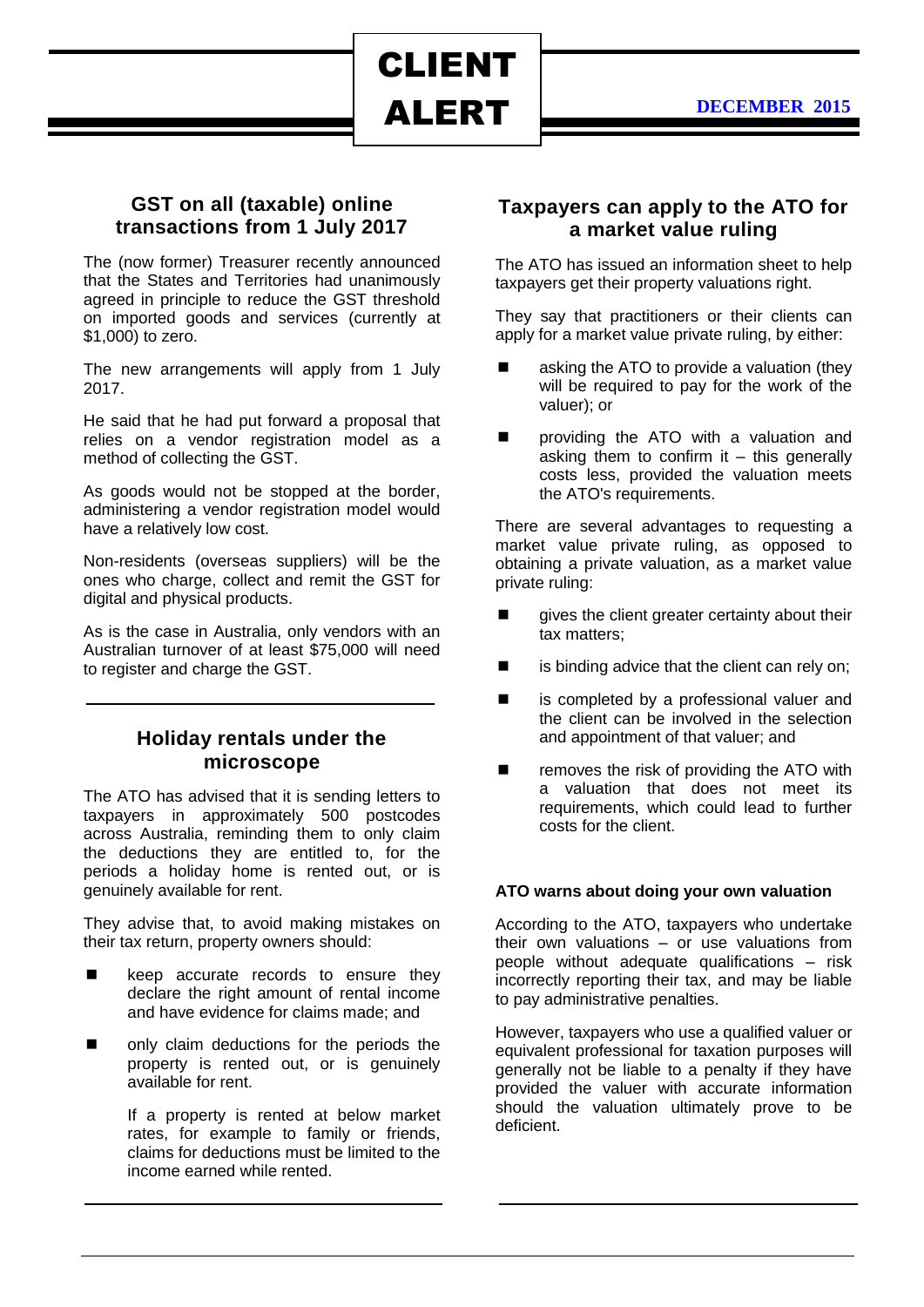# **GIC and SIC rates for the 2015 December quarter**

The ATO has published the 2015 December quarter rates for the General Interest Charge (GIC) and the Shortfall Interest Charge (SIC):

| GIC annual rate | 9.14%       |
|-----------------|-------------|
| GIC daily rate  | 0.02504109% |
| SIC annual rate | 5.14%       |
| SIC daily rate  | 0.01408219% |

# **Immediate deductibility of capital start-up expenses**

From 1 July this year, new provisions apply to allow certain small businesses, or an entity that is not in business, to immediately claim some start-up costs, including business costs associated with raising capital.

#### **Claimable business-related start-up costs**

Expenses can be fully deductible in the year in which they are incurred if the expenditure relates to a small business that is proposed to be carried on and is either:

- incurred in obtaining advice or services relating to the proposed structure or the proposed operation of the business (e.g., advice from an accountant or lawyer); or
- a payment to an Australian government agency of a fee, tax or charge incurred in relation to setting up the business or establishing its operating structure (e.g., the ASIC fee for registering a company).

It does not include the cost of acquiring assets that may be used by the business.

# **Reminder of small business tax cuts**

The ATO has reminded taxpayers that, from 1 July 2015, a new two-tier company tax system took effect and applies to all companies.

This system sees the whole of a company's taxable income subject to the following rates:

 28.5% if the company's aggregated turnover is below a \$2 million threshold (i.e., a small business entity or 'SBE'); or  30% if the company's aggregated turnover is equal to or above a \$2 million threshold.

Importantly, companies don't need to do anything now – if identified as a small business, the new rate will be automatically applied to their PAYG instalments rate or on their next activity statement.

*Editor: Note that a capped 5% tax discount, designed to broadly mirror the small business company tax cut, was also introduced for unincorporated small businesses from the 2016 income year. It will be delivered to individual taxpayers in receipt of small business entity income via the 'small business income tax offset'.*

# **ATO supporting small business to implement SuperStream**

As the SuperStream rollout for small businesses continues, the ATO claims that it is helping employers in select industries who need support implementing SuperStream.

*Editor: Employers with 20 or more employees were expected to be using SuperStream no later than 31 October 2015. Employers with 19 or fewer employees need to be using SuperStream no later than 30 June 2016.*

The ATO has also stated: *"With only two quarters left until SuperStream becomes mandatory, now is a good time for employers to adopt SuperStream and familiarise themselves with it before the deadline.*

The ATO step-by-step checklist to help employers prepare can be found at *www.ato.gov.au/SuperStreamChecklist*.

## **Guidance regarding the payment of death benefits**

*The Superannuation Complaints Tribunal, which can resolve disputes between large superannuation funds and their members, recently provided the following guidance regarding the payment of death benefits from superannuation funds:-*

"There are some common misconceptions about superannuation death benefits that can result in unexpected outcomes for the beneficiaries of a death benefit, and may result in a complaint being made to the Tribunal.